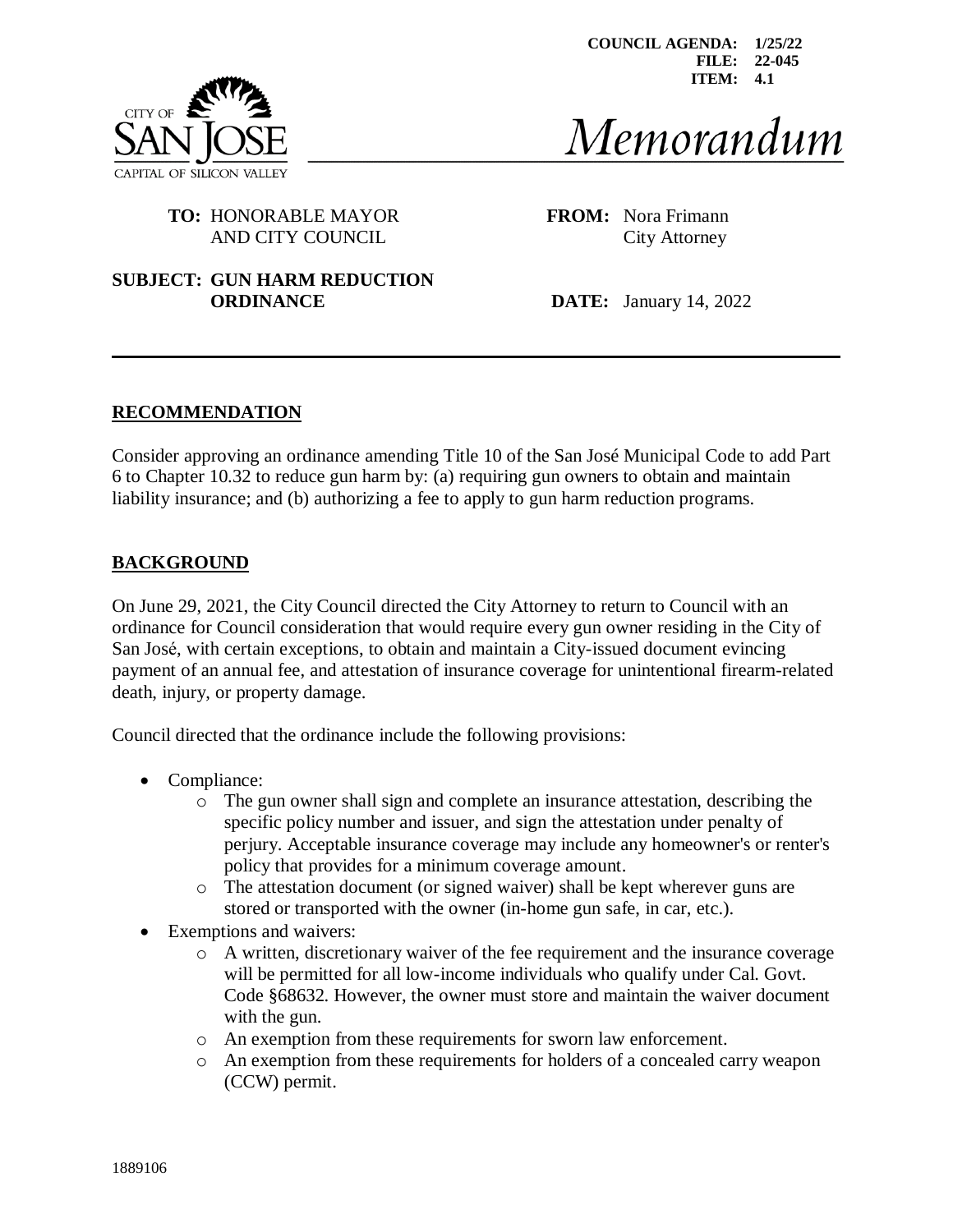HONORABLE MAYOR AND CITY COUNCIL January 14, 2022 **Subject: Gun Harm Reduction Ordinance** Page 2

• Penalties: Failure to comply shall constitute a civil violation subjecting the owner to the temporary or permanent seizure of the gun, and under specified circumstances, a fine.

## **ANALYSIS**

The proposed ordinance includes provisions that are in accordance with the direction from Council. The proposed ordinance authorizes an annual gun harm reduction fee to be paid by gun owners to a designated nonprofit organization that will, in turn, use the fees collected to provide certain services, as specified in the ordinance, to residents of the City who own or possess a gun or to members of their household. The proposed ordinance also authorizes the City Manager to charge and collect any and all City cost recovery fees associated with fulfilling the policies of the ordinance relating to the reduction of gun harm, including any associated third-party costs.

The recitals within the draft ordinance contain the data and other information that supports the proposed ordinance.

The effective date of the proposed ordinance will be six months from the date of adoption. This is to allow for time for the City Manager's Office to potentially do outreach, develop regulations, and work through any other issues related to the implementation of the proposed ordinance.

#### **CONCLUSION**

If approved, the proposed ordinance will require, with certain exceptions, that San José residents who own firearms: (a) obtain and maintain liability insurance; (b) pay an annual gun harm reduction fee to a designated nonprofit organization that will use the fee proceeds to provide gun harm reduction services to residents of the City who own or possess a gun or to members of their household; and (c) pay any City cost recovery fees associated with program implementation, including any associated third-party costs.

#### **CLIMATE SMART SAN JOSE**

The recommendation in this memo has no effect on Climate Smart San José energy, water, or mobility goals.

## **COORDINATION**

This memorandum has been coordinated with the City Manager's Office.